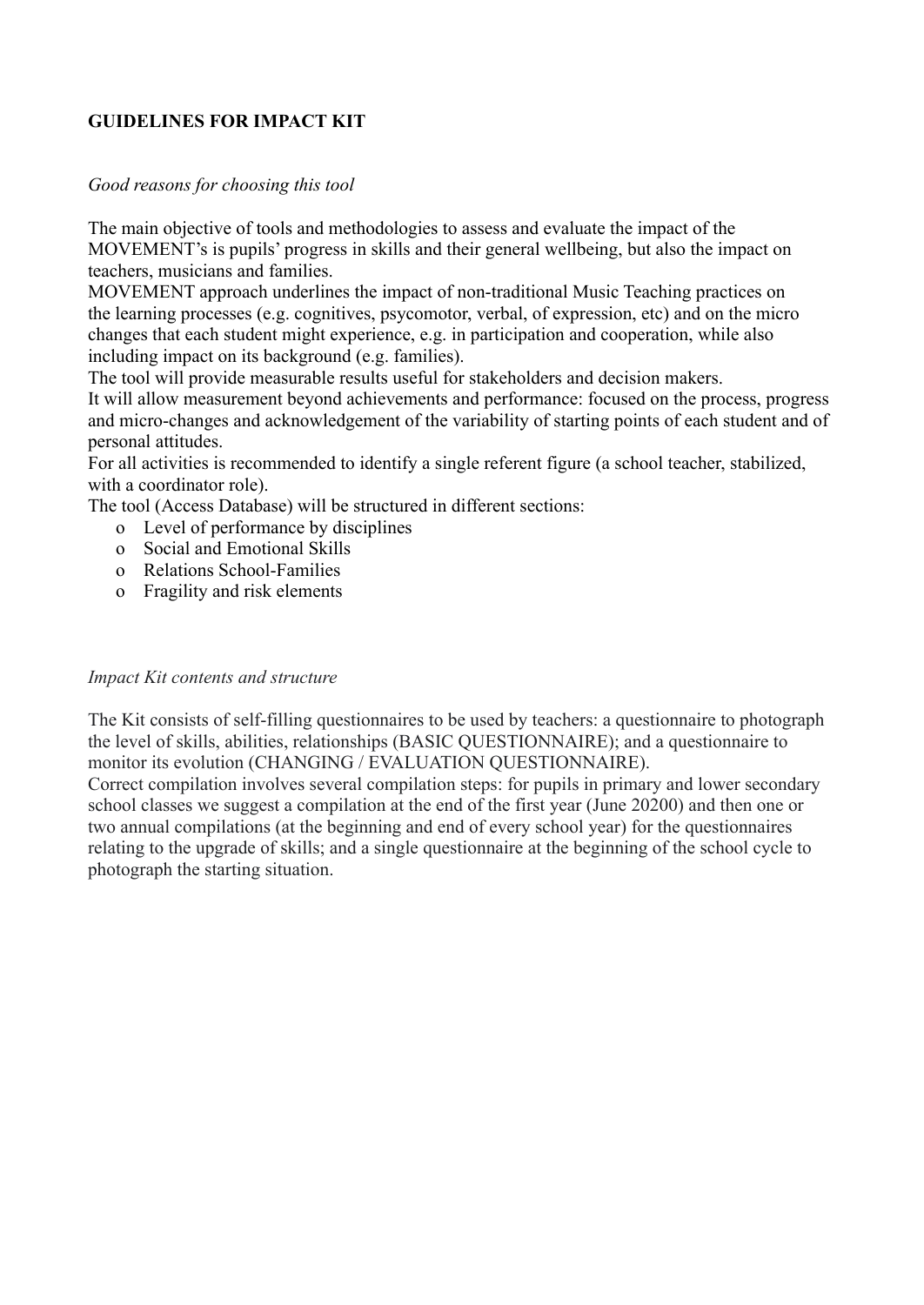# **BASIC QUESTIONNAIRE**

WHAT: Questionnaire closed answer with a Access Tool.

HOW: The questionnaire can be filled by teachers for every pupil involved in experiences, laboratories and musical lessons.

WHO: One teacher or teachers team will fill the questionnaire for each pupil.

WHEN: Al the begin of the assessment (first year). This is a starting point of your assessment track (the  $t_0$ point)

WHY: The tool can collect large amounts of data, enter information at later times and query them through "queries".

#### **SECTION 1. - PERFORMANCES**

Please indicate the average of school achievement of pupil (you can add different marks in different disciplines) [you can express your evaluation with a numerical mark or a textual opinion, in relation to rules *applied in your scholastic context*]

…………………………………….

Please indicate the average of achievement in humanities disciplines: ……………………..

Please indicate the average of achievement in STEM disciplines ………………….

#### **SECTION 2- SOCIALAND EMOTIONAL SKILLS**

In a 1-5 scale, what is your overall evaluation about Creativity skill?

1 very low

2 low

3 medium

4 high

5 very high

In a 1-5 scale, what is your evaluation about Creativity skill as a new and original way of working skill?

In a 1-5 scale, what is your evaluation about Creativity skill as a problem solving skill?

In a 1-5 scale, what is your evaluation about Creativity skill as a bridging between disciplines skill?

\*\*\*\*\*\*\*\*\*\*\*\*\*\*\*\*\*\*\*\*\*\*\*\*\*\*\*\*\*\*\*\*\*\*\*\*\*\*\*\*\*\*\*\*\*\*\*\*\*\*\*\*\*\*\*\*\*\*\*\*\*\*\*\*\*\*\*\*\*\*\*\*\*\*

In a 1-5 scale, what is your overall evaluation about Cooperation skill?

1 very low

2 low

3 medium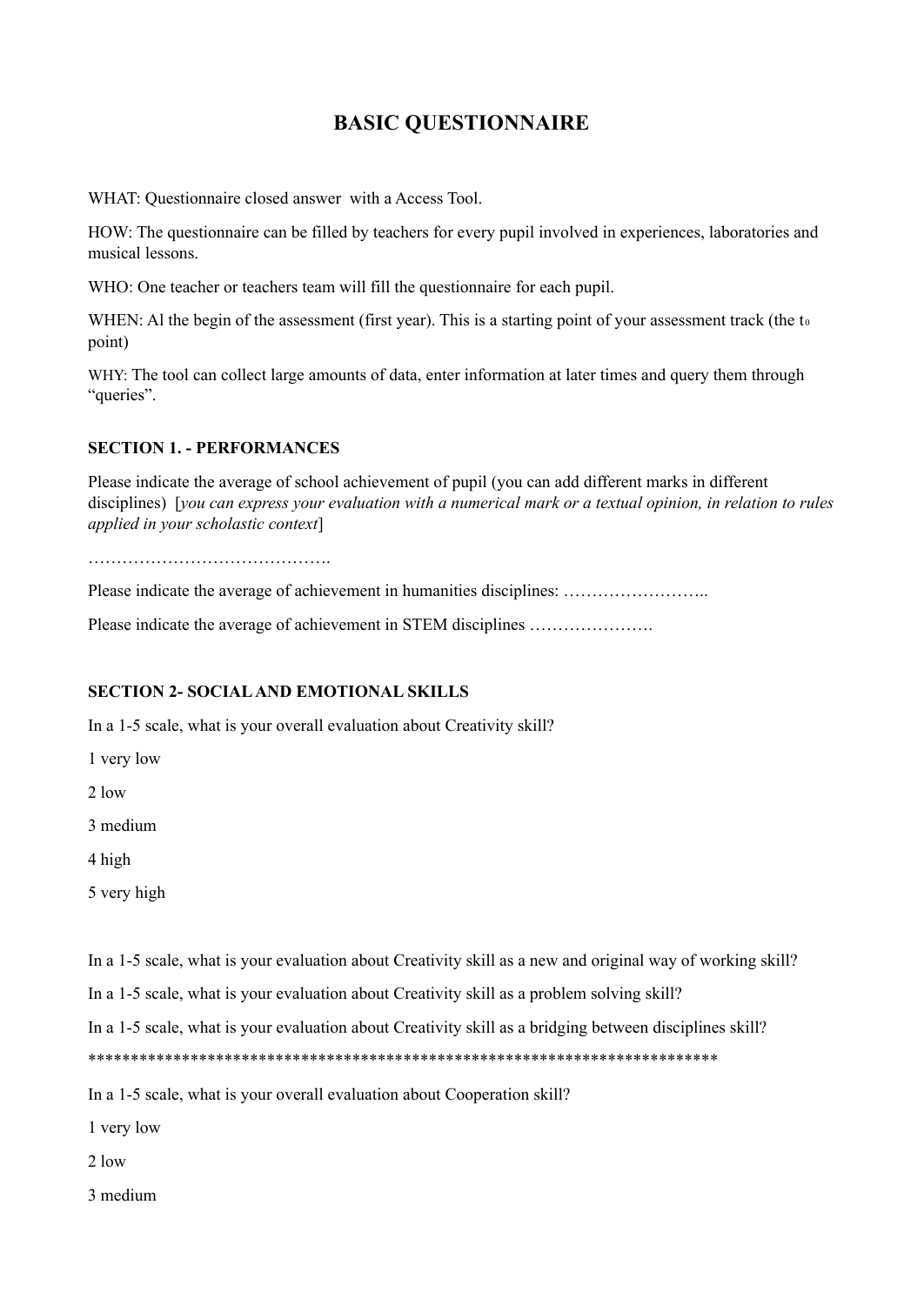4 high

5 very high

In a 1-5 scale, what is your evaluation about Cooperation skill as an attitude of working with peers of the same classroom?

In a 1-5 scale, what is your evaluation about Cooperation skill as an attitude of working with others outside the classroom?

In a 1-5 scale, what is your evaluation about Cooperation skill as an attitude of involvement with peers on specific topics?

In a 1-5 scale, what is your evaluation about Cooperation skill as an attitude to be leader inside groups?

In a 1-5 scale, what is your evaluation about Cooperation skill as an attitude to be follower inside groups?

In a 1-5 scale, what is your evaluation about Cooperation skill as an attitude to hear the peer's point of view?

In a 1-5 scale, what is your evaluation about Perseverance skill in general?

1 very low

 $2$ low

3 medium

4 high

5 very high

In a 1-5 scale, what is your evaluation about Perseverance skill as an attitude of rich goals?

In a 1-5 scale, what is your evaluation about Perseverance skill as an attitude of complete an assigned activity?

In a 1-5 scale, what is your evaluation about Perseverance skill as an attitude of face up to critical situations?

In a 1-5 scale, what is your evaluation about Sociability skill in general?

1 very low

 $2 \text{ low}$ 

3 medium

4 high

5 very high

In a 1-5 scale, what is your evaluation about Sociability skill as an attitude of feel good with peers?

In a 1-5 scale, what is your evaluation about Sociability skill as an attitude of feel good with adults?

In a 1-5 scale, what is your evaluation about Sociability skill as an attitude of adapt to needs of others?

#### **SECTION 3-FAMILY**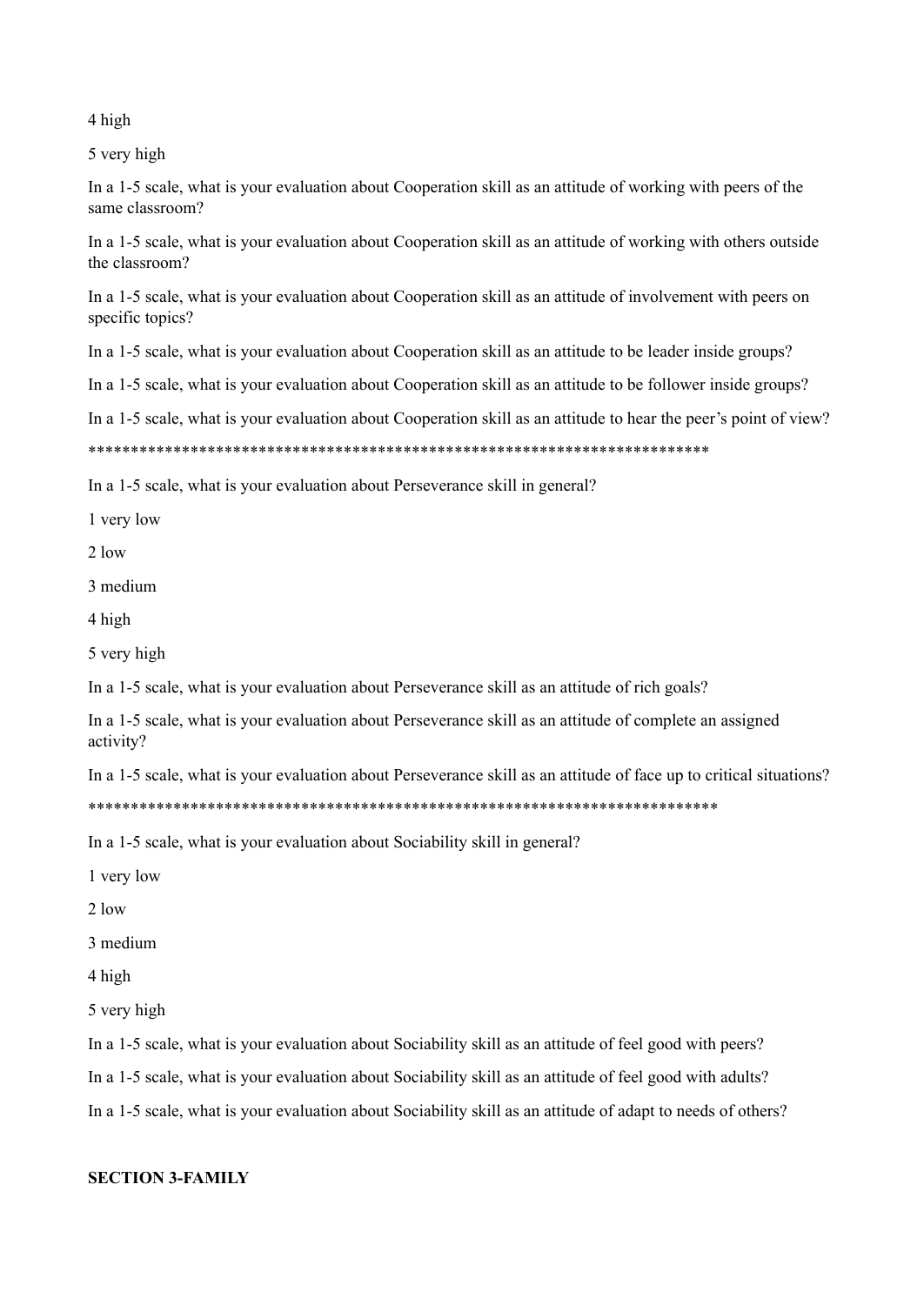What is your opinion about school – family relations (for this pupil)?

1 Cooperative

- 2 Conflictual
- 3 No relations

In the relation with the children, his/her family is:

1 present and participating

2 absent and disinterested

3 ambivalent and intermittent

#### **SECTION 4-FRAGILITIES AND RISKS**

Thinking about the ability to support and help others in difficulty, how do you evaluate the child / pupil? inappropriate inadequate on average adequate very adequate

Thinking about differences (gender, ethnic origin, social class, disability, ecc.), what is your evaluation on the child/pupil?

Thinking about peers relations and welcoming attitude, what is your evaluation on the child/pupil?

## **CHANGING/EVALUATION QUESTIONNAIRE**

WHAT: Questionnaire closed answer with a Access Tool.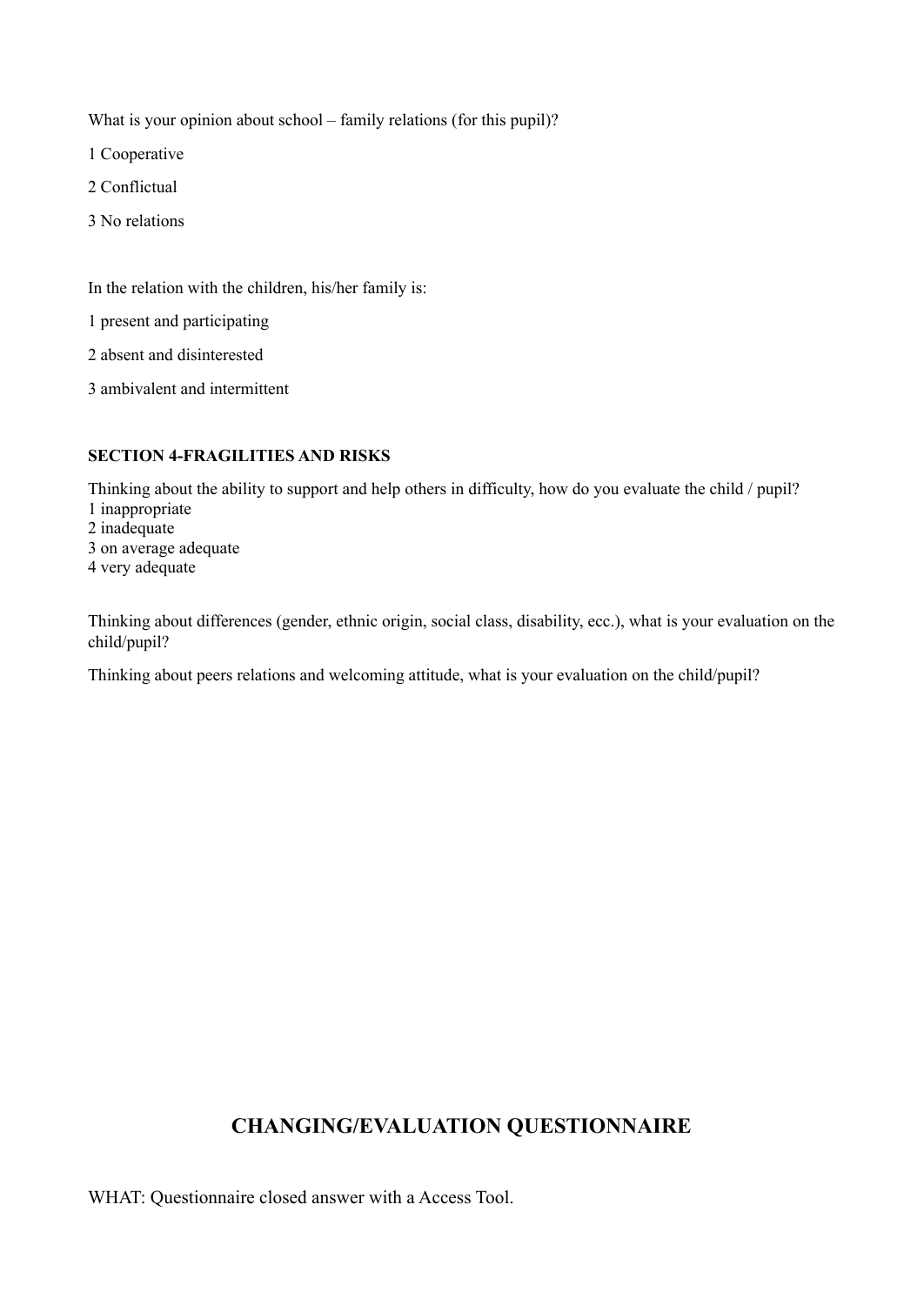HOW: The questionnaire can be filled by teachers for every pupil involved in experiences, laboratories and musical lessons.

WHO: One teacher or teachers team will fill the questionnaire for each pupil.

WHEN: Every 6 months every year (Here you can collect all the information on each pupil, twice a year, compare them, and establish the trend of his progress; consequently provide for compensation or support actions)

WHY: The tool can collect large amounts of data, enter information at later times and query them through "queries".

### **SECTION 1 - PERFORMANCES**

Please indicate if and how the average of school achievement of pupil (you can add different marks in different disciplines) is overall changed after participation to musical activities/laboratories/experiences

1 it has improved 2 it remained the same 3 it got worse

Please indicate if and how the average of school achievement of pupil (you can add different marks in different disciplines) is changed after participation to musical activities/laboratories/experiences in humanities disciplines

Please indicate if and how the average of school achievement of pupil (you can add different marks in different disciplines) is changed after participation to musical activities/laboratories/experiences in STEM disciplines

#### **SECTION 2- SOCIALAND EMOTIONAL SKILLS**

The creativity skill is overall changed for this pupil after participation to musical activities/laboratories/experiences?

1 it has improved 2 it remained the same 3 it got worse

The creativity skill is changed, as an attitude to find new ways for made/built things?

The creativity skill is changed, as an attitude to find innovative solutions/to be innovative in problem solving?

The creativity skill is changed, as an attitude to bridging disciplines and relate disciplines? \*\*\*\*\*\*\*\*\*\*\*\*\*\*\*\*\*\*\*\*\*\*\*\*\*\*\*\*\*\*\*\*\*\*\*\*\*\*\*\*\*\*\*\*\*\*\*\*\*\*\*\*\*\*\*\*\*\*\*\*\*\*\*\*\*\*\*\*\*\*\*\*\*\*

The Cooperation skill is overall changed?

The Cooperation skill is changed as an attitude to working with peers inside the class room?

The Cooperation skill is changed as an attitude to working with peers outside the classroom?

The Cooperation skill is changed as an attitude of involvement with peers on specific topics?

The Cooperation skill is changed as an attitude to be leader inside groups?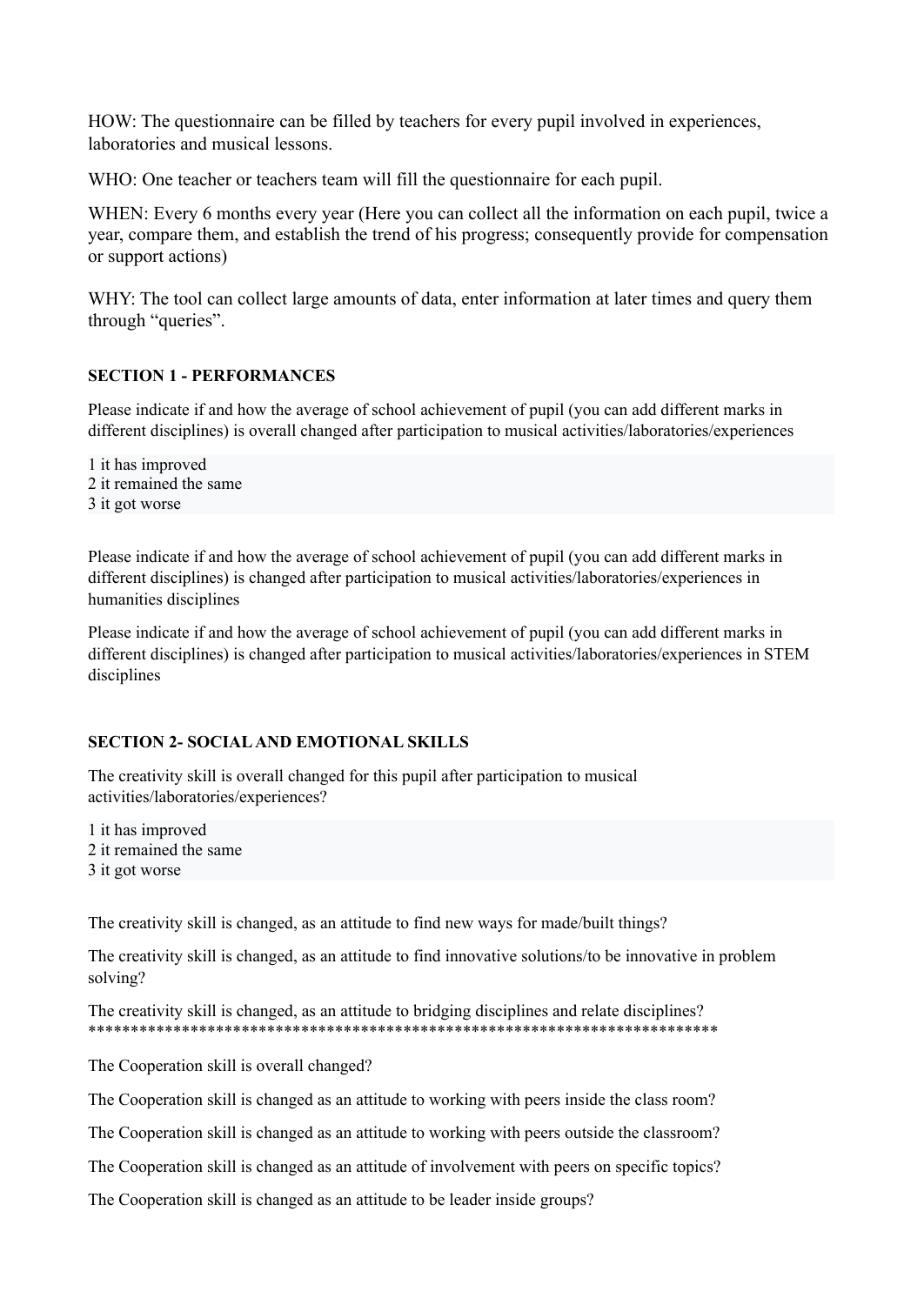The Cooperation skill is changed as an attitude to be follower inside groups? The Cooperation skill is changed as an attitude to hear the peer's point of view? The Perseverance skill is overall changed? The Perseverance skill is changed as an attitude to achieve goals? The Perseverance skill is changed as an attitude to complete an assigned activity? The Perseverance skill is changed as an attitude to face up to difficulties? The Sociability skill is overall changed? The Sociability skill is changed as an attitude to feel good with peers? The Sociability skill is changed as an attitude to adapt to others?

#### **SECTION 3 - FAMILY**

What is your opinion about school – family relations (for this pupil and at this moment)?

- 1 Cooperative
- 2 Conflictual
- 3 No relations

In the relation with the children, his/her family is:

1 present and participating

- 2 absent and disinterested
- 3 ambivalent and intermittent

Relations with family in the last six months are:

1 improved

2 stable

3 got worse

#### **SECTION 4 - FRAGILITIES AND RISKS**

Thinking about the ability to support and help others in difficulty, how is changed the child / pupil after participation to musical activities/laboratories/experiences? 1 it has improved 2 it remained the same 3 it got worse